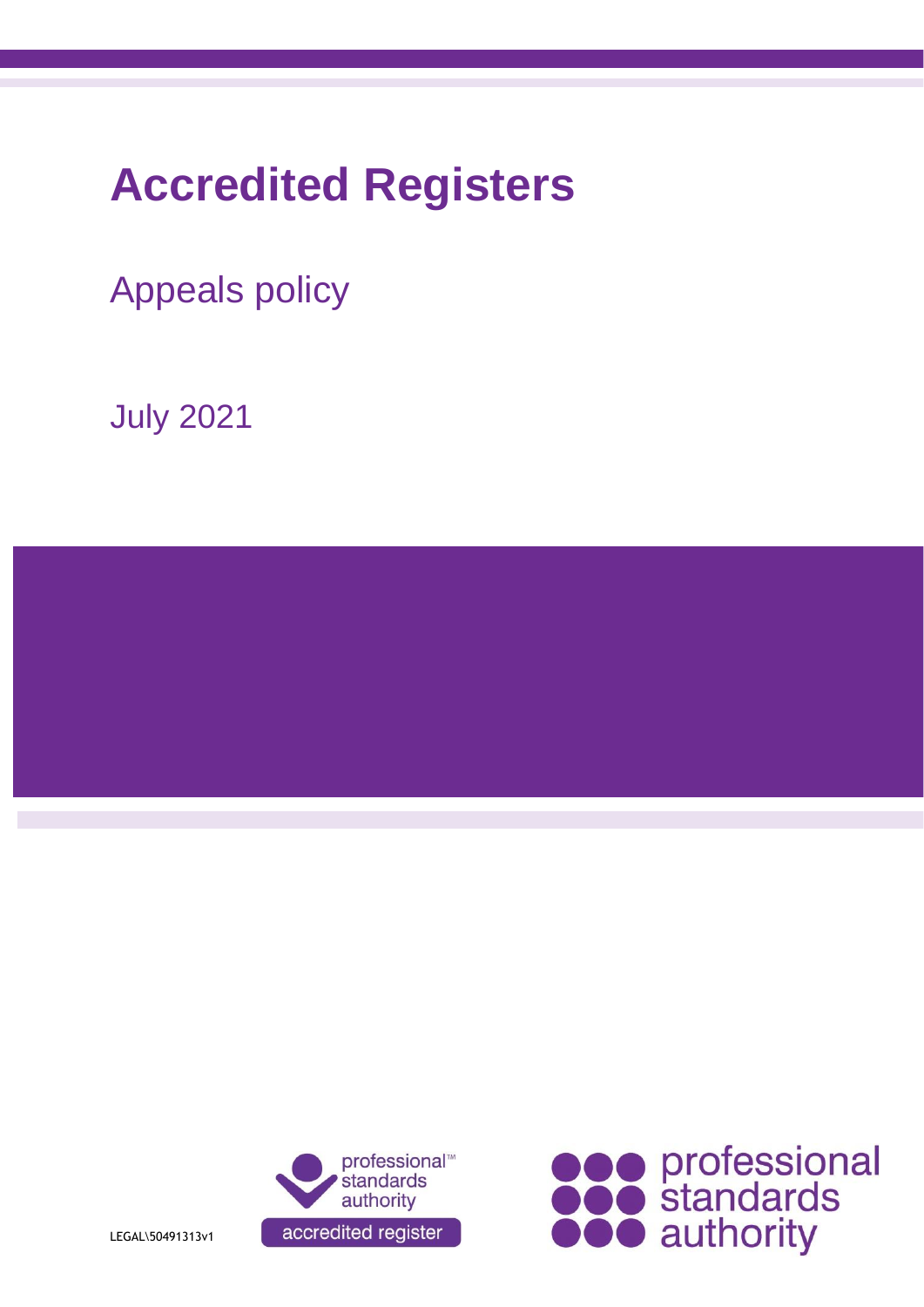# 1. Introduction

- 1.1 This policy sets out the procedure for an eligible Accredited Register ('Register') to appeal a decision made about its accreditation status by an Accreditation Panel of the Authority.
- 1.2 An applicant or Register which we have accredited may formally request the Authority to re-reconsider a decision which affects its accreditation status.
- 1.3 Wherever possible, the Authority will work with Registers to informally resolve disputes as an alternative to the appeals process.

# 2. What can be appealed

- 2.1 Registers may appeal the decisions made by the Authority regarding their accreditation.
- 2.2 Only decisions made by an Accreditation Panel that adversely affect accreditation status can be appealed. The types of decisions that can be appealed are:
	- Refusal to grant or renew accreditation
	- Withdrawal of accreditation
	- Suspension of accreditation
	- Imposition of Conditions.
- 2.3 For the avoidance of doubt, the following decisions are not appealable:
	- A decision to issue recommendations to a register
	- A decision to initiate a targeted review
	- A decision to refer directly to a Panel
	- A decision to adjourn a Panel meeting
	- A decision to publish a report or other document.
- 2.4 Registers may appeal a decision which they think is unfair, or wrong. The reasons for this may include but are not be limited to the following:
	- We have deviated from our processes
	- We have not taken due account of evidence that was submitted for an accreditation decision
	- We have mis-interpreted evidence, failed to place due weight on relevant factors or that our analysis was otherwise flawed.
- 2.5 If the reason you think our decision was flawed falls outside of these areas, then this should be specified within the Appeals Form. We will then consider it in line with paragraph 5.3.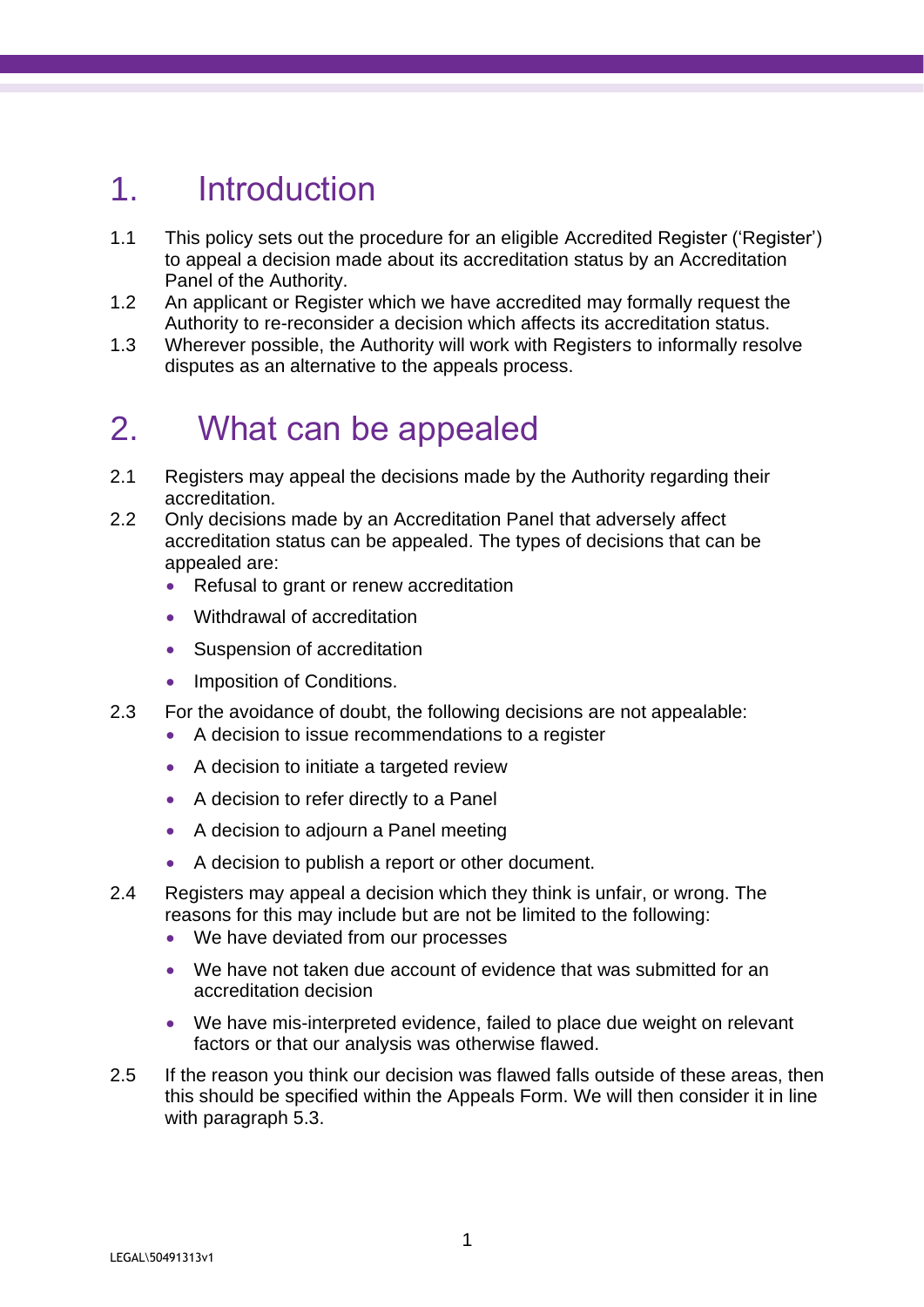# 3. How to submit an appeal

- 3.1 You should complete our Appeal Form which can be downloaded from our [Resources](https://www.professionalstandards.org.uk/what-we-do/accredited-registers/resources) page. The information you provide should clearly explain why you disagree with the decision and on what grounds. It is your responsibility to explain why you believe the decision made is incorrect.
- 3.2 You should include any documents that support your appeal, such as evidence that supports why you do not agree with our decision.
- 3.3 The Appeal Form should be submitted to the Authority's Chair by email: appeals@professionalstandards.org.uk. It must be submitted within 10 working days of a formal notification of an Accreditation Panel's decision.
- 3.4 The subject line of the email should contain the name of the organisation submitting the appeal.

# 4. Appeal process

- 4.1 An appeal by the register ('the appellant') against a decision made by an Accreditation Panel will follow the process outlined below.
- 4.2 The appellant will bear the burden of establishing to the Appeal Panel that the original decision of the Accreditation Panel should be overturned.
- 4.3 Following receipt of an appeal, the Chair of the Authority will determine whether the appeal has been received within the required timeframe and whether it has been authorised by a senior responsible officer of an eligible Register. They will also consider whether the appeal relates to decisions that can be appealed, as set out in Section 2. If these requirements are not met, the appeal will be dismissed and the appellant informed of the reason for this. The appellant will be given the option to pursue their concerns through [our complaints processes.](https://www.professionalstandards.org.uk/about-us/make-a-complaint-about-us)
- 4.4 If the requirements as set out above are met, an Appeal Panel will be convened. The Appeal Panel will usually meet and make its decision within 30 working days of receipt of the Appeal.
- 4.5 The Accreditation team, and/or the original Accreditation Panel, will have 10 working days from receipt of the Appeal to provide information to the Appeal Panel to consider. Any representations made by the Accreditation team and/or original Accreditation Panel will be shared with the appellant.
- 4.6 The appellant will have 10 working days to provide comment on this information by email. Any information provided beyond this timeframe will only be accepted at the discretion of the Chair. The appellant's comments will be shared with the Appeal Panel and/or original Accreditation Panel.
- 4.7 The Appeal Panel will consider the appeal in a closed meeting. The Appeal Panel may wish to seek further information or clarity from the appellant, the Accreditation team and/or the original Accreditation Panel and can do so prior to the meeting. If further information or clarity is determined to be required at the meeting, usually this will be done by inviting a written submission, which will be shared with the other parties involved for comment while the meeting is adjourned. Where this is not possible or practical, a conference call during the Appeal Panel meeting may be arranged. All parties will be invited to attend the conference call.
- 4.8 The Appeal Panel will make decisions by consensus and is able to: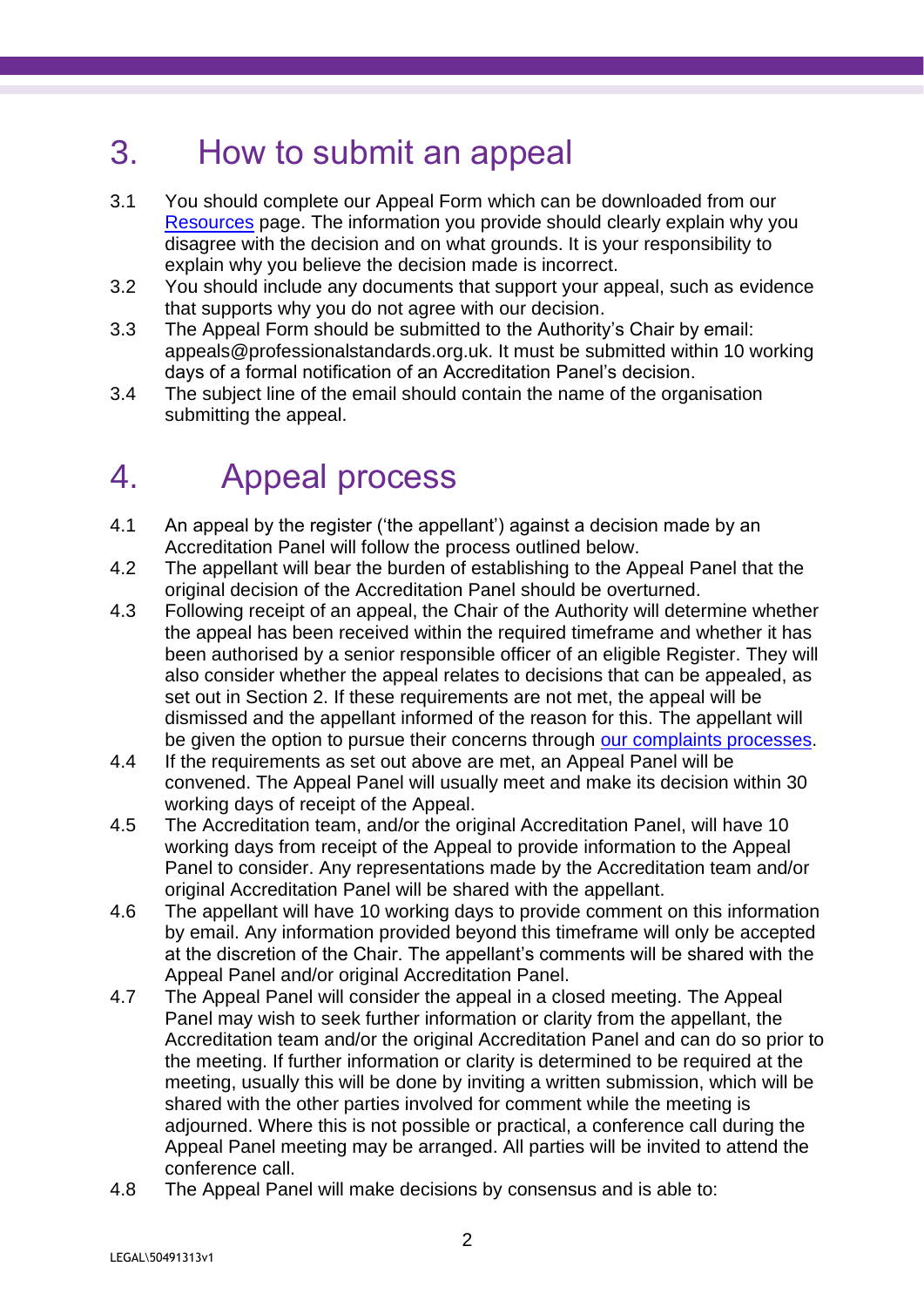- Uphold the appeal and refer the matter to a new Accreditation Panel for consideration
- Uphold the appeal and substitute a decision if it has sufficient evidence to do so. A substituted decision is any decision which could have been made by the original Accreditation Panel
- Dismiss the appeal.
- 4.9 If a consensus cannot be reached, then the Panel will consider it needs to defer, either to seek new evidence of to deliberate upon their judgement. If no consensus is reached following this then the decision will be decided by majority.
- 4.10 Following the meeting, the Appeal Panel will issue its decision in writing to the appellant. The Appeal Panel will provide written reasons for its decision.
- 4.11 The Appeal Panel's decision will be communicated to the appellant within five working days of the Appeal Panel meeting. The decision will be published in accordance with the Authority's Publications Policy.
- 4.12 The Appeal Panel's decision is final. Should the appeal be upheld, then we will take appropriate corrective action to amend or change the decision. If the appeal is not upheld, no further appeal will be considered.

# 5. Appeal Panel

- 5.1 The Appeal Panel will be constituted of three members of the Board who were not involved in the appealed decision.
- 5.2 The Chair of the Authority will appoint the Appeal Panel members, and decide which of these should be appointed as the Appeal Panel Chair.
- 5.3 Any decision to postpone or adjourn the proceedings will be at the discretion of the Appeal Panel.
- 5.4 The Appeal Panel will act in accordance with the values of the Authority. These are:
	- Integrity
	- Transparency
	- Respect
	- Fairness
	- Teamwork.

# 6. Legal and specialist advisors

- 6.1 The Appeal Panel may be assisted by a:
	- Legal advisor
	- Specialist advisor.
- 6.2 It is for the Chair of the Appeal Panel to determine whether assistance from an advisor is required. The function of legal and specialist advisors is to advise the Appeal Panel on any areas within the advisor's expertise.